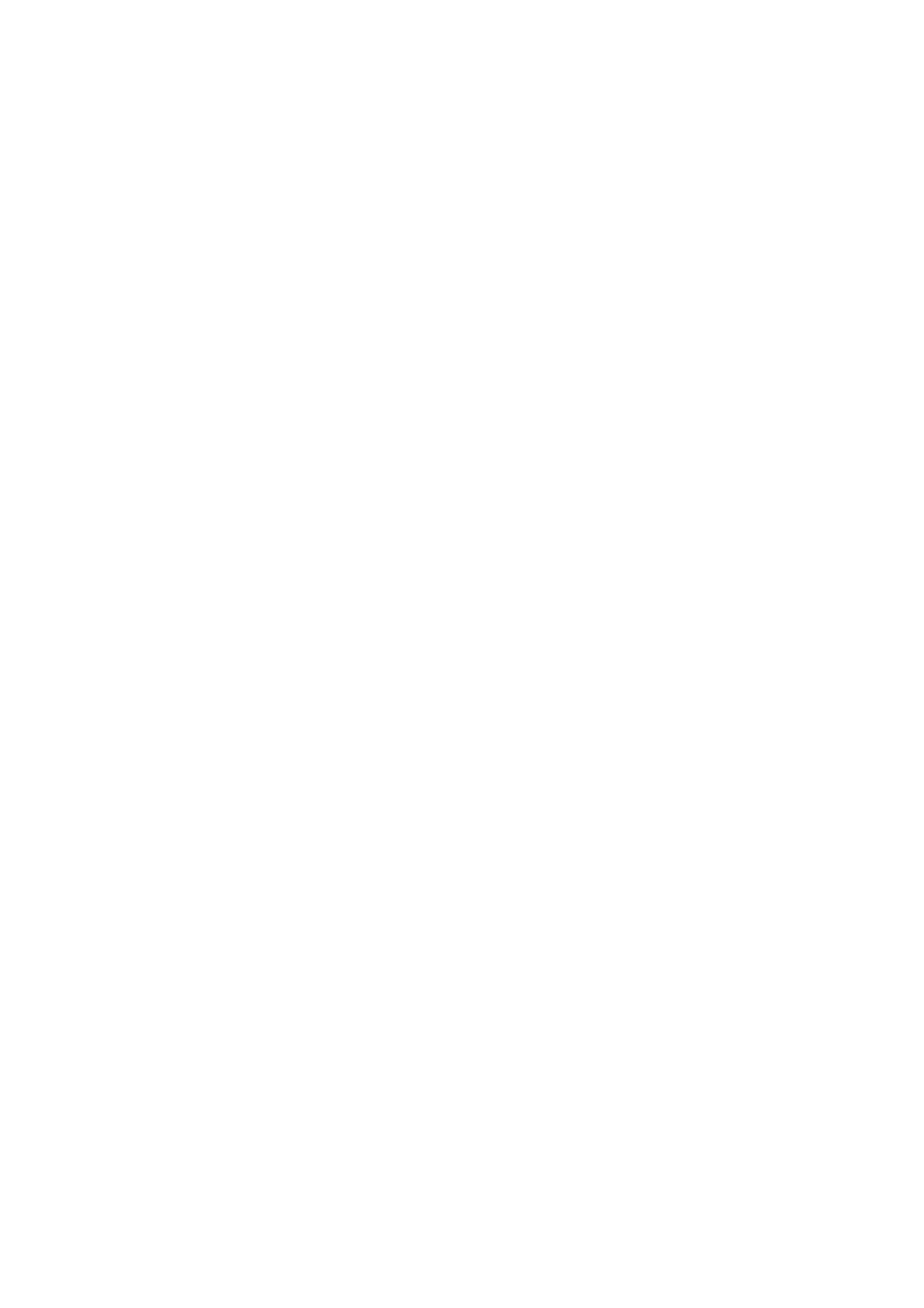

INSTANT CRYOGENIC FREEZER IN CONTINUOUS PER CONSERVATION OF FOOD SOLID PRODUCTS

 $-$  MSFX  $100-$ 

Undoubtedly the " True buffalo mozzarella" is the queen of Italian cheeses and is appreciated all over the world, but due to its precise productive characteristics (very short shelf life) it cannot arrive in faraway countries, if not with processing techniques that the away from tradition. For this reason "MSFX 100" was born which, descending directly from the "SINX 100" cryogenic technology, is able to imprint the salient features of the "True buffalo mozzarella" guaranteeing it this way, provided that the chain of the cold, the correct tasting in every part of the world like the one just produced in the place of origin, especially if accompanied by a particular thawing method we tested. The same considerations apply to the "Ricotta di Bufala".

## **BREVETTO N° 0001429981**